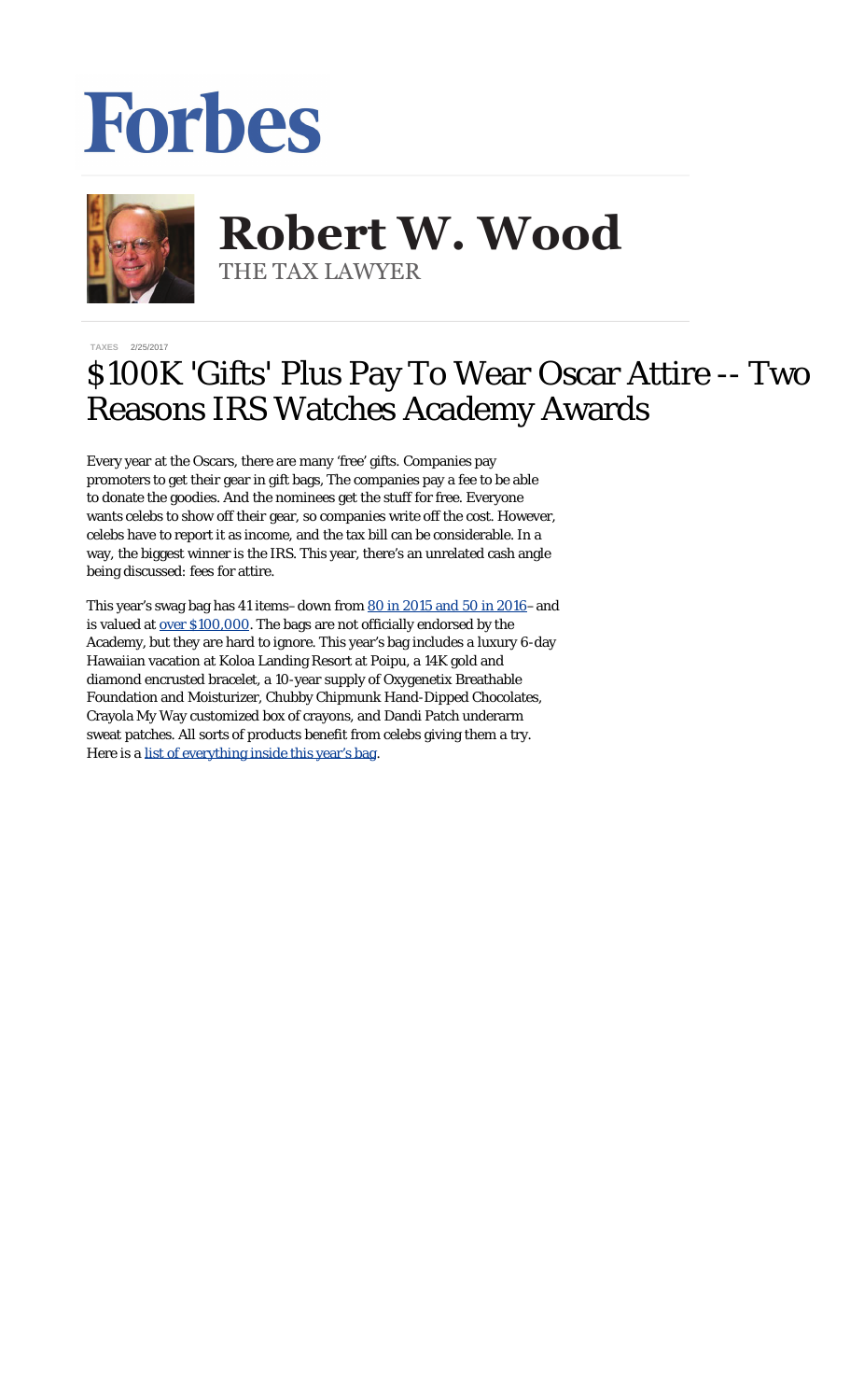

*An Oscar Statue inside The Oscars Greenroom, Designed By Rolex at The Ray Dolby Ballroom at Hollywood & Highland Center on February 22, 2017 in Hollywood, California. (Photo by Christopher Polk/Getty Images)*

Regarding fees for attire, *[Women's Wear Daily](http://wwd.com/fashion-news/fashion-scoops/karl-lagerfeld-chanel-meryl-streep-passed-on-oscar-dress-when-chanel-oscar-dress-10817502/)* reported that Meryl Streep cancelled a custom couture Chanel creation after the fashion house refused to pay her to wear it to the Oscars. The [\\$105,000 couture dress](http://www.dailymail.co.uk/femail/article-4256762/Karl-Lagerfeld-says-Meryl-Streep-canceled-Oscars-dress.html) was already in production when Streep's team allegedly said, "Don't continue the dress. We found somebody who will pay us." A representative for Ms. Streep [denies that](http://www.hollywoodreporter.com/news/meryl-street-sets-record-straight-karl-lagerfelds-pay-wear-comments-979334) [claim,](http://www.hollywoodreporter.com/news/meryl-street-sets-record-straight-karl-lagerfelds-pay-wear-comments-979334) saying it is against Ms. Streep's personal ethics to be paid to wear a gown on the red carpet. But according to the [Daily Mail,](http://www.dailymail.co.uk/femail/article-4256762/Karl-Lagerfeld-says-Meryl-Streep-canceled-Oscars-dress.html) it not uncommon for celebrities to make money simply by wearing certain gowns, jewels, and accessories for big awards shows.

In fact, some are reported to receive up to \$250,000 to wear a dress on the red carpet. If a celebrity is paid to wear a dress to an event, can they just pocket the money, or is it taxable? Not surprisingly, like just about everything else, the IRS gets its piece. And while the practice does not appear to be widely discussed, there's little doubt that designers paying the fees should issue the stars an IRS Form 1099 for the fee. That's certainly the rule for the Oscars gift bags too, which have had their own controversies.

In the past, the Academy of Motion Picture Arts and Sciences [sued](http://www.hollywoodreporter.com/thr-esq/academy-sues-oscars-gift-bag-866610) Distinctive Assets for [promoting the gift bags as "official" Oscars swag](http://www.hollywoodreporter.com/thr-esq/academy-sues-oscars-gift-bag-866610). The lawsuit claimed that, "Distinctive Assets uses the Academy's trademarks to